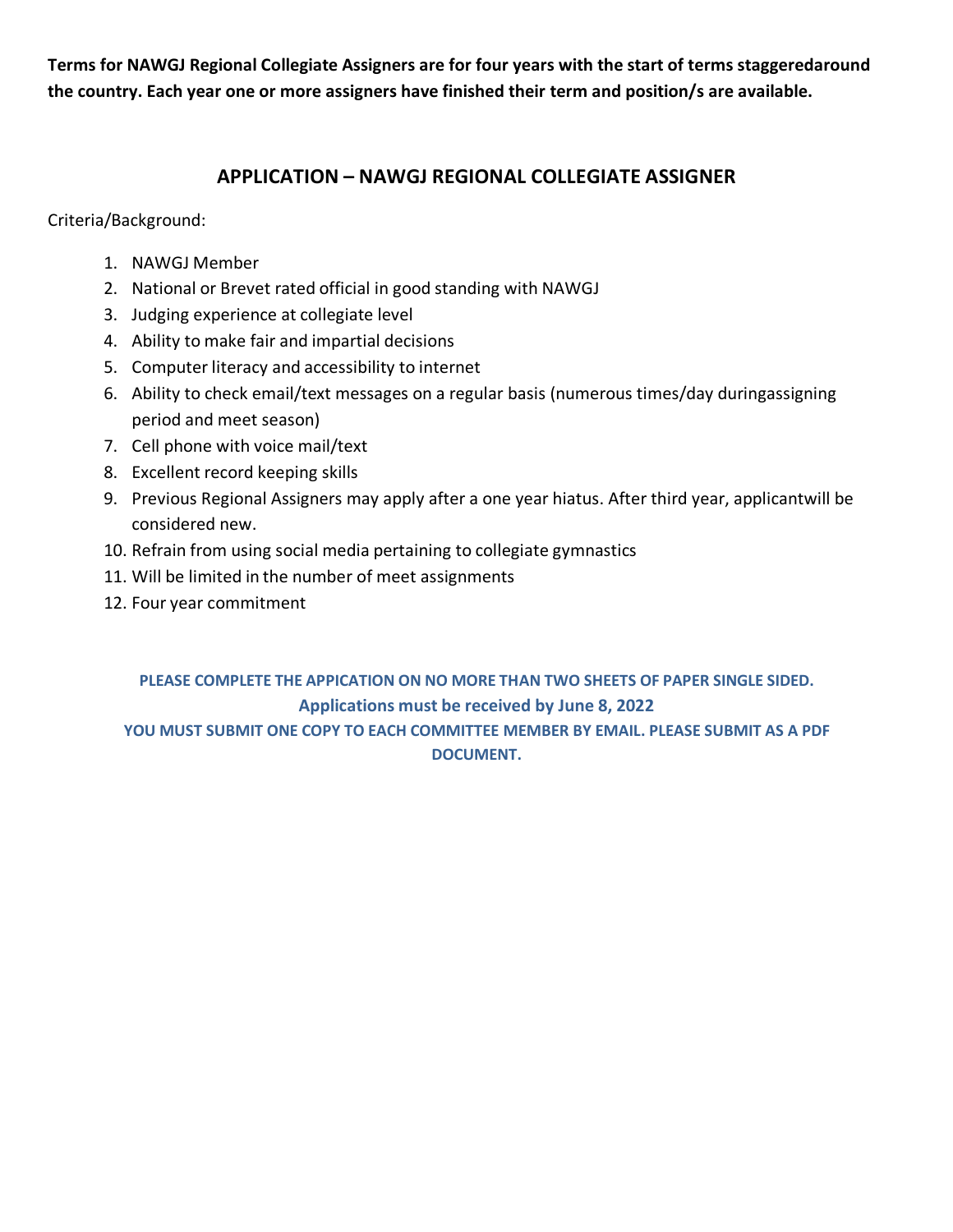#### **REGIONAL ASSIGNER – JAS 2022-23**

| YEARS JUDGING NCAA:_______________HIGHEST LEVEL NCAA MEET JUDGED:_______________                                      |  |  |
|-----------------------------------------------------------------------------------------------------------------------|--|--|
| <u> 1989 - Andrea San Andrea San Aonaichte ann an Comhair ann an Comhair ann an Comhair ann an Comhair ann an C</u>   |  |  |
| AFFILIATION WITH ANY NCAA INSTITUTION IN THE PAST FIVE YEARS?<br>______________________No<br>$\rule{1em}{0.15mm}$ Yes |  |  |
|                                                                                                                       |  |  |
|                                                                                                                       |  |  |
| <b>COMPUTER KNOWLEDGE:</b>                                                                                            |  |  |
|                                                                                                                       |  |  |
|                                                                                                                       |  |  |
|                                                                                                                       |  |  |

#### **FAMILIARITY WITH DATA BASES, TRAVEL SITES, AND GEOGRAPHY:**

**GIVE AN EXAMPLE OF A PROJECT THAT YOU HAVE CHAIRED OR DIRECTED. DESCRIBE THE PROJECT,WHAT WAS THE END RESULT, HOW MANY PARTICIPANTS WERE INVOLVED, AND WHAT STEPS DID YOU TAKE TO COMPLETE THE PROJECT?**